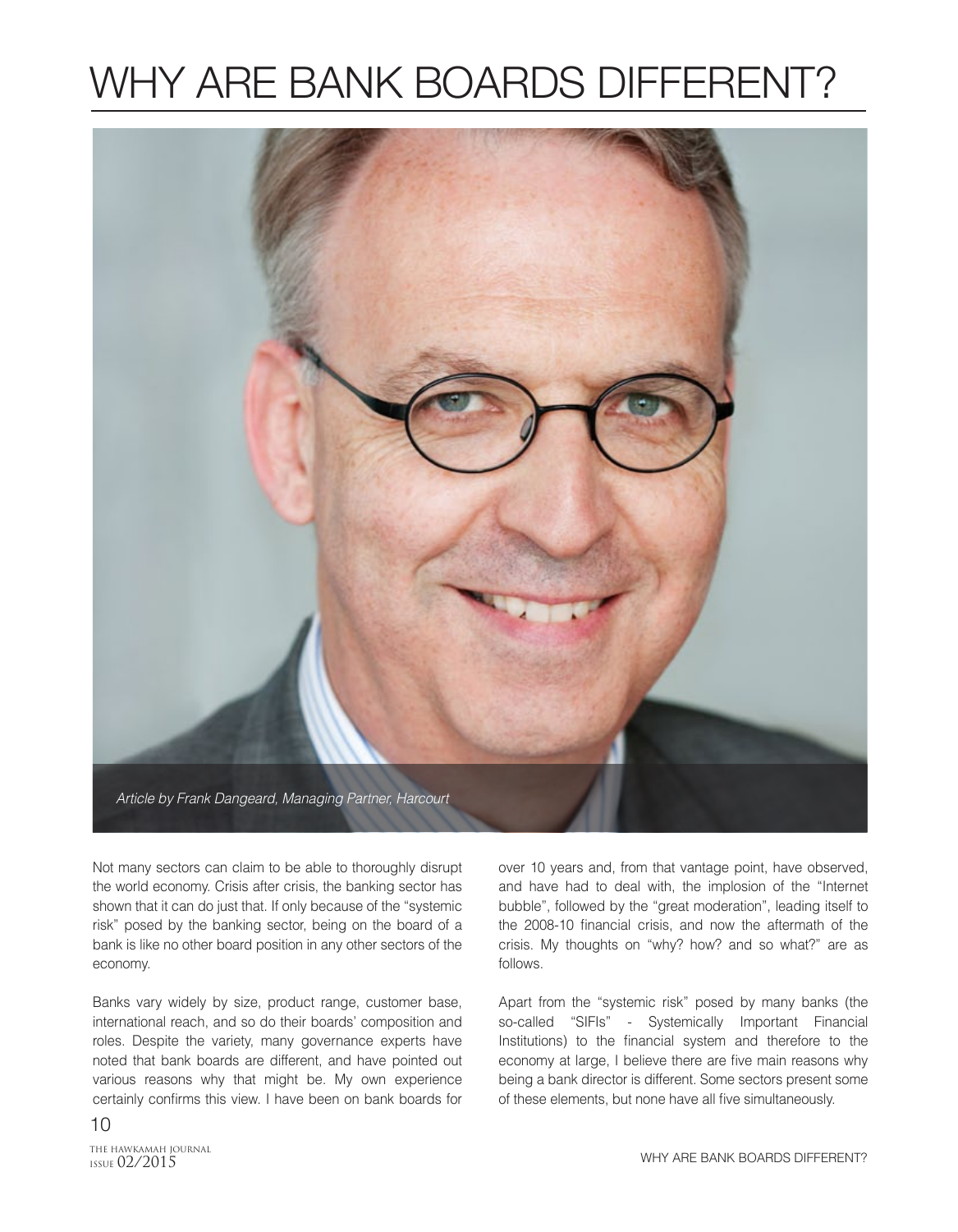The business of a bank is complex. In most sectors you do not need to be an expert at the underlying products or service to be a good director. For example, you do not need to be able to write complex code to sit on the board of a technology company, nor be able give technical conferences on the future of network technology to sit on the board of a telecom company, and still do your job well. In the case of a bank, I believe you do need to understand the underlying products. This is because the core business of a bank is to manage financial risk, and in order to oversee risk you need to understand what you are overseeing.

In addition, the business of a bank is very fast-moving. Apart maybe from the really small local ones, banks are directly exposed to international economic and financial fluctuations. These can change overnight and a bank must be prepared to react. For example, funding and liquidity conditions may change in less than 24 hours. If a bank is dependent on wholesale funding, even only partially, its liquidity may dry up quickly. It needs to prepare for that eventuality and have an action plan in place.

Then, banks have two characteristics, shared by some other sectors like technology, but which are still unique: they are highly people dependent, and they rely heavily on technology – particularly on their IT networks.

Many recent examples have shown how dependent banks are on the competence and ethical behavior of their people. Staffing is key for adequate risk management, proper conduct and ethical behavior. Codes of conduct, processes, internal controls, internal audit play a key role of course. But all of these can be circumvented by the wrong people, from the "rogue trader" to the unethical "money-laundering" executive focused on his annual bonus. And remuneration and incentives can indeed have perverse effects, as the financial crisis had abundantly demonstrated, even where there has been no unethical behavior.

At the same level of importance are IT networks and processes. Banks are customer-facing risk management businesses sitting on large, complex, and often antiquated legacy IT networks. Crises exposing weaknesses in these areas have had a tendency to pop-up almost daily in recent months. Cyberattacks are a constant worry and a constant threat for any financial institution. And, to complicate things even further, digital banking is disrupting traditional business models, whether retail banking, payment transaction and processing, or consumer credit. As a result IT costs have exploded and will continue to be one of the largest items of bank operating costs and capex. Understandably, bank managements, board and regulators have been actively trying to beef up their competences in the digital space. In no

other sector are "digital directors" more in demand, but have also been harder to find.

Finally, banks have to please multiple-stakeholders. This is true of any company – it must cater to employees, clients, shareholders (whether public or private), public authorities, etc. But banks are not only business entities, they also have a quasi "public service" role. Consequently, reputational risks are high in all aspects of their business, and public authorities and regulators have a natural and justifiable tendency to keep a close watch on how banks are managed – some would say, to the point of interference.

These specificities drive aspects of the workload of a bank board that are not common on other boards, or at least not to the same extent. Some aspects will be similar whatever the board (performance review, financial disclosure, HR discussion, etc.), but at least four, in my experience, will be very different.

Banks operate in a highly regulated environment. Many companies do not, and regulation will then hardly be discussed at board level (other than through compliance reviews, for example). But for a bank, regulation is not only a large part of the board agenda, it also drives a large part of strategy and business development. This raises the difficult questions of how "expert" a bank director has to be in regulatory questions, how much he or she can rely on internal teams, how he or she needs to stay up-to-date on a constantly changing regulatory environment, how he or she gets updated on regulatory compliance, and how much time the board needs to spend on regulatory matters, as these could easily occupy the entire agenda.

In addition, every bank board understands that, in today's world, it needs to oversee ethics and compliance very seriously indeed. Processes must be in place, internal control and internal audit teams must be given the right authority and independence, but the "tone-from-the-top" also matters enormously. This is where top management and the board come in. Recent spectacular fines from various authorities have shown that, whilst ethical violations may occur even in the best managed banks, the quality of the control environment and the way in which these violations are dealt with are key to assessing the size of the penalty. Ethics and compliance are a now standing item of every bank board meeting agenda (rather than once or twice a year in most other sectors), and banks boards increasingly have dedicated committees on these matters (rather than have them dealt with by the audit committee). Ethics and compliance issues are complex and difficult to oversee, even with the best management teams and processes.